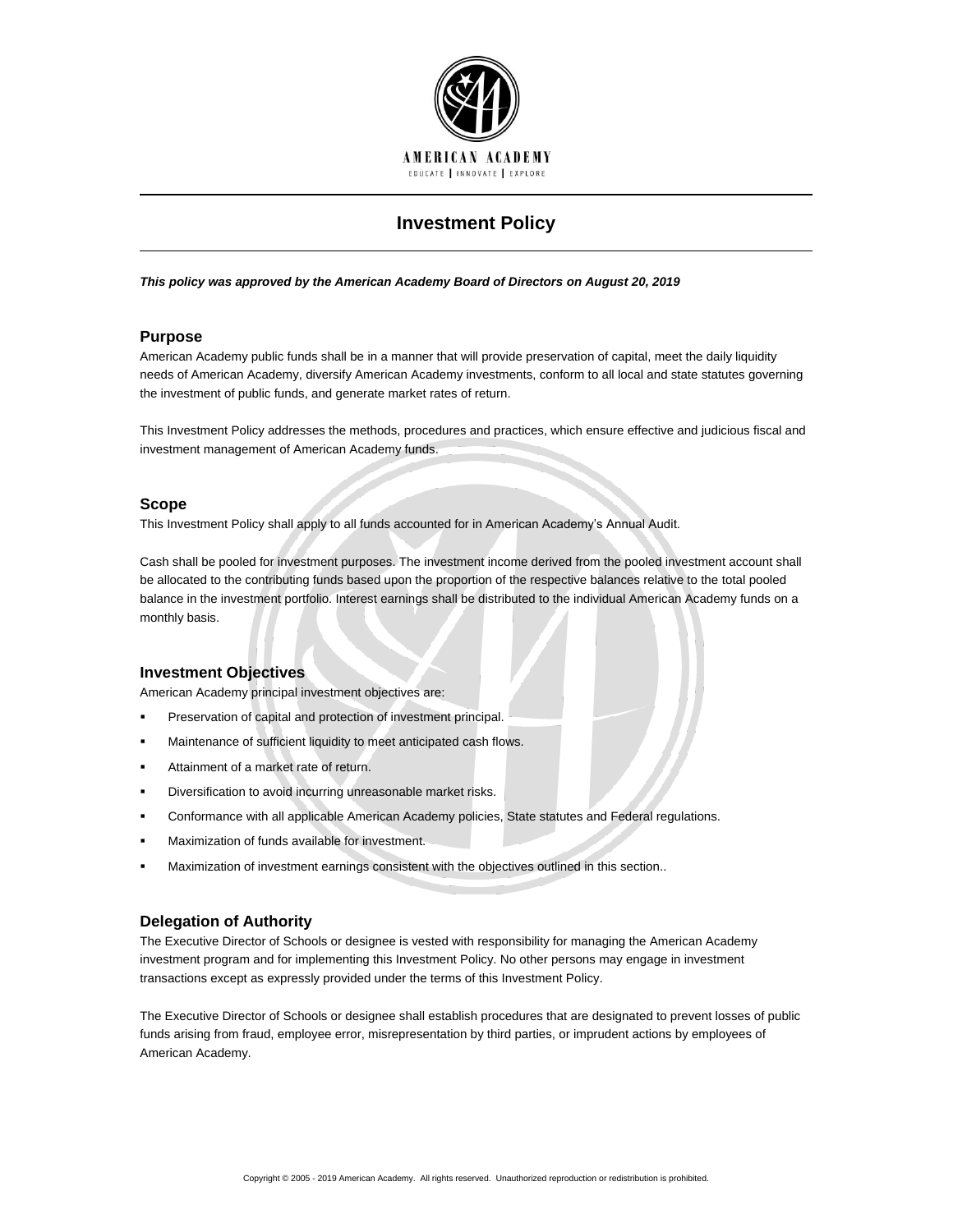American Academy's Executive Director of Schools may engage the support services of outside investment advisors with respect to its investment program, so long as it can be demonstrated that these services produce a net financial advantage or necessary financial protection of American Academy financial resources. Such services may include engagement of financial advisors in conjunction with debt issuance, portfolio management, third party custodial services, and appraisals by independent rating services.

## **Prudence**

The standard of prudence to be used for managing American Academy investment program is the "prudent investor" standard applicable to a fiduciary, which states that a prudent investor "shall exercise the judgment and care, under circumstances then prevailing, which men of prudence, discretion, and intelligence exercise in the management of property of another, not in regard to speculation but in regard to the permanent disposition of funds, considering the probable income as well as probable safety of capital." (Colorado Revised Statutes 15-1-304, Standard for Investments.)

American Academy's overall investment program shall be designed and managed with a degree of professionalism that is worthy of public trust. American Academy recognizes that no investment is totally without risk and that its investment activities are a matter of public record. Accordingly, American Academy recognizes that occasional measured losses may occur in a diversified portfolio and shall be considered within the context of the overall portfolio's return, provided that adequate diversification has been implemented and that the sale of a security is in the best long-term interest of American Academy.

The Executive Director of Schools and other authorized persons acting in accordance with established procedures and exercising due diligence shall be relieved of personal responsibility for an individual security's credit risk or market price changes, provided appropriate action is taken to control adverse developments and any deviations from expectations are reported to the Board of Directors in a timely fashion..

#### **Ethics and Conflict of Interest**

American Academy employees involved in the investment process shall refrain from personal business activity that could conflict with proper execution of American Academy's investment program or that could impair or create the appearance of an impairment of their ability to make impartial investment decisions. Employees shall disclose to the Executive Director of Schools any material financial interest they have in financial institutions that conduct business with American Academy, and they shall subordinate their personal investment transactions to those of American Academy.

## **Authorized Securities and Transactions**

All investments will be made in accordance with the Colorado Revised Statutes as follows: C.R.S. 11-10.5-101, et seq. Public Deposit Protection Act; C.R.S. 24-75-702, local governments – authority to pool surplus funds. Any revisions or extensions of these sections of the statutes will be assumed to be part of this Investment Policy immediately upon being enacted.

This Investment Policy further restricts the investment of American Academy funds to the following types of securities and transactions:

- 1) U.S. Treasury Obligations: Treasury bills, Treasury notes, Treasury bonds and Treasury STRIPS with maturities not exceeding five years from the date of trade settlement.
- 2) Federal Instrumentality Securities: Debentures, discount notes, callable securities, step-up securities and stripped principal or coupons with maturities not exceeding five years form the date of trade settlement issued by the following only: Federal National Mortgage Association (FNMA), Federal Farm Credit Banks (FFCB), Federal Agricultural Mortgage Corporation (FAMCA), Federal Home Loan Banks (FHLB), Federal Home Loan Mortgage Corporation (FHLMC), and Private Export Funding Company (PEFCO).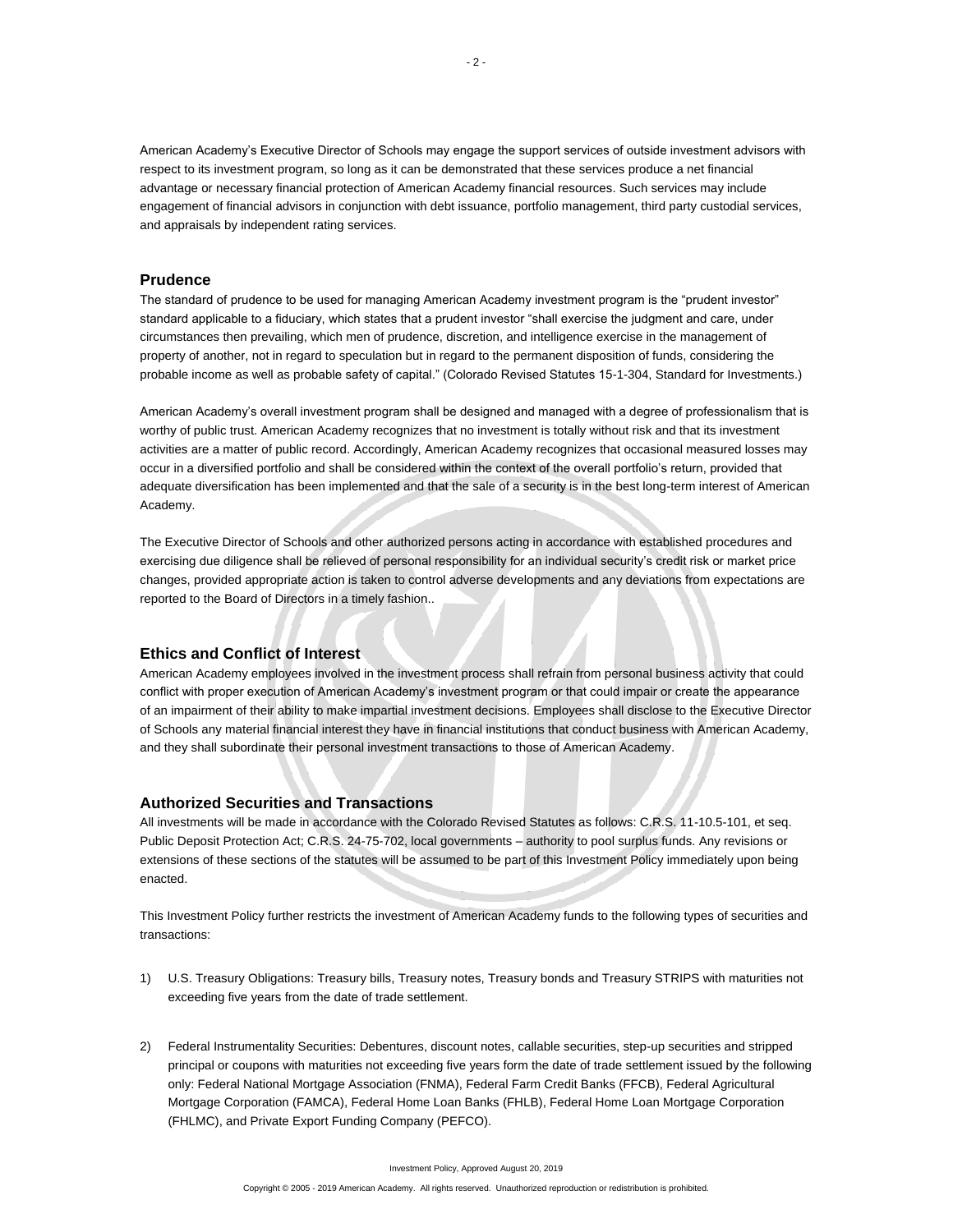- 3) Repurchase Agreements: with a termination date of 180 days or less collateralized by U.S. Treasury obligations, Federal Agency securities or Federal Instrumentality securities listed in 1. and 2. above with a final maturity not exceeding ten years. The purchased securities shall have a minimum market value including accrued interest of 102% of the dollar value of the transaction. Collateral shall be held by American Academy's third-party custodian bank, and the market value of the collateral securities shall be marked-to-the market daily. The financial institution that holds American Academy's securities for safekeeping is known as the "custodian" (Please see the "Safekeeping" section for additional information).
- 4) Commercial Paper: issued by domestic corporations with an original maturity of 270 days or less that is rated at least A-1, P-1 or the equivalent at the time of purchase by at least two NRSROs and rated not less by all NRSROs that rate the commercial paper. If the commercial paper issuer has senior debt outstanding, it must be rated at least AA-, Aa3 or the equivalent at the time of purchase by at least two NRSROs and rated not less by all NRSROs that rate the issuer. American Academy may invest up to 10% of the book value of its investment portfolio in these securities as long as the aggregate investment in commercial paper and corporate debt does not exceed 20% of American Academy investment portfolio, and no more than 10% of American Academy investment portfolio may be invested in the obligations of any one issuer.
- 5) Corporate Debt: with a maturity not exceeding three years form the date of trade settlement, issued by any corporation or bank organized and operating within the United States. The debt must be rated at least AA-, Aa3 or the equivalent by at least two NRSROs, and rated not less by any NRSRO that rates it. American Academy may invest up to 20% of the book value of its investment portfolio in these securities as long as the aggregate investment in commercial paper and corporate debt does not exceed 20% of the American Academy investment portfolio, and no more than 10% in the American Academy investment portfolio may be invested in the obligations of any one issuer.
- 6) Certificates of Deposit (CD): with a maturity not exceeding five years in any FDIC insured state or national bank located in Colorado that is an eligible public depository as defined in C.R.S. 11-10.5-103. Certificates of deposit that exceed FDIC insurance limits shall be collateralized as required by the Public Deposit Protection Act. Negotiable CD's with a maturity not to exceed five years and principal investment (plus on year's accrued interest) not to exceed the FDIC insured limit at the time of purchase.
- 7) Local Government Investment Pools: authorized under C.R.S. 24-75-702 that: a) are "no-load" (no commission or fee shall be charged on purchases or sales of shares); b) have a constant net asset value of \$1.00 per share; c) limit assets of the pool to those authorized by state statute; d) have a maximum stated maturity and weighted average maturity in accordance with S.E.C. Rule 2a-7 of the Investment Company Act of 1940; and e) have a rating of AAA or the equivalent by one or more NRSROs.
- 8) Municipal Bonds: with a maturity not exceeding five years from the date of trade settlement, issued by any state in the United States, the District of Columbia, or any territorial possession of the United States or of any political subdivision, institution, department, agency, instrumentality, or authority of any of such governmental entities. A general obligation debt must be rated at least AA by at least two NRSROs. A revenue obligation debt must be rated at least AA by at least two NRSROs. American Academy may invest up to 20% of American Academy investment portfolio, and no more than 10% of the American Academy investment portfolio may be invested in the obligations of any one issuer.

The foregoing list of authorized securities and transactions shall be strictly interpreted. Any deviation from this list must be pre-approved by the Board of Directors.

Investment Policy, Approved August 20, 2019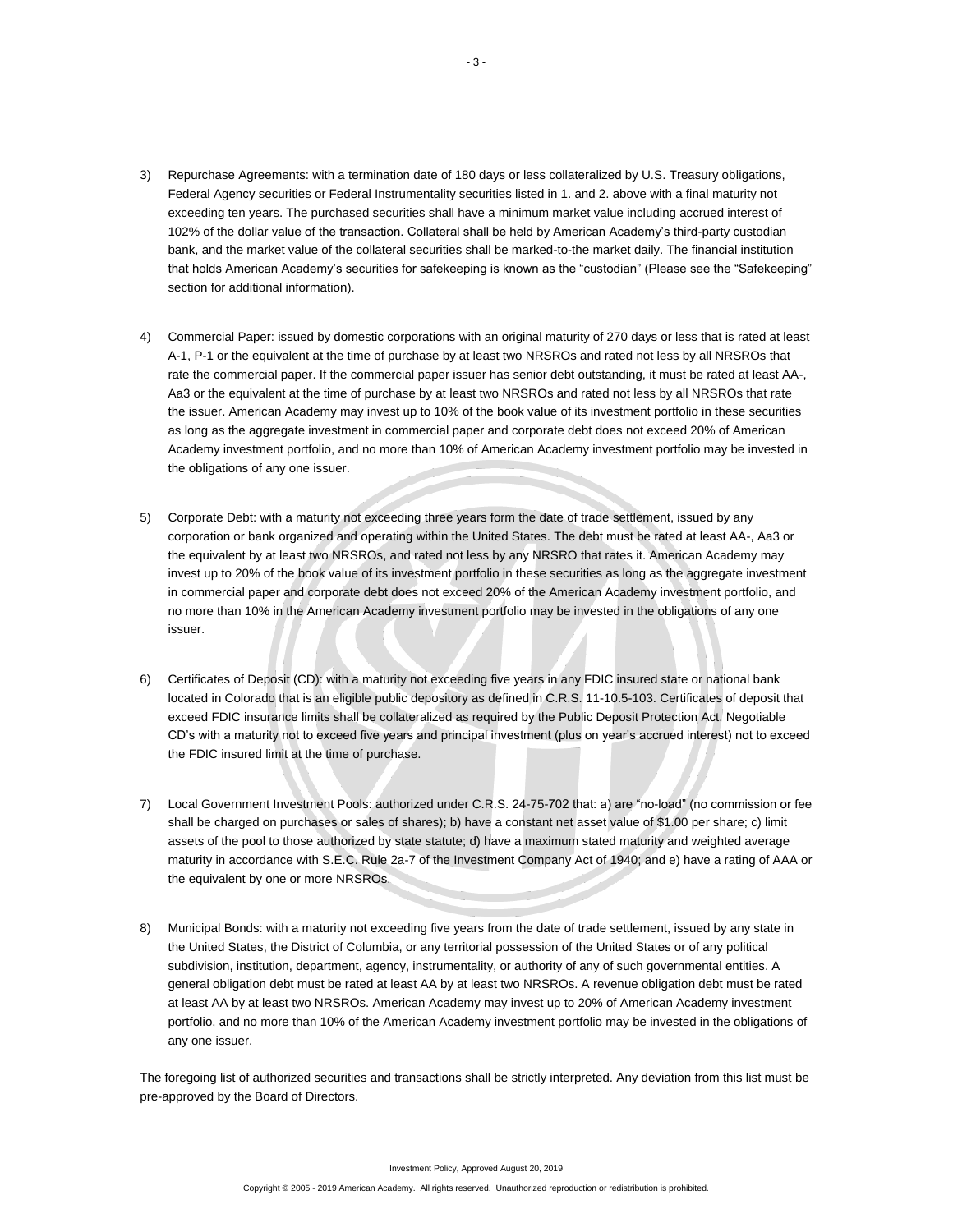American Academy may, from time to time issue bonds, the proceeds of which must be invested to meet specific cash flow requirements. In such circumstances and notwithstanding the paragraph immediately above, the reinvestment of debt issuance or related reserve funds may, upon the advice of Bond Council or financial advisors, deviate from the provisions of this Investment Policy with the written approval of the Executive Director of Schools or designee.

## **Investment Diversifications**

American Academy shall diversify its investments to avoid incurring unreasonable risks inherent in over-investing in specific instruments, individual financial institutions or maturities. Nevertheless, the asset allocation in the investment portfolio should be flexible depending upon the outlook for the economy, the securities markets and American Academy's anticipated cash flow needs.

## **Investment Maturity and Liquidity**

The investment portfolio shall remain sufficiently liquid to meet all cash requirements that may be reasonably anticipated. To the extent possible, investments shall be matched with anticipated cash flows and known future liabilities. Investments shall be limited to maturities not exceeding five years from the date of trade settlement.

### **Selection of Broker/Dealers**

The Executive Director of Schools or designee shall maintain a list of broker/dealers approved for investment purposes, and it shall be the policy of American Academy to purchase securities only form those authorized firms.

To be eligible, a firm must meet at least one of the following criteria:

- 1) Be recognized as a Primary Dealer by the Federal Reserve Bank of New York or have a Primary Dealer within its holding company structure,
- 2) Report voluntarily to the Federal Reserve Bank of New York,
- 3) Qualify under Securities and Exchange Commission (SEC) Rule 15c3-1 (Uniform Net Capital Rule).

The Executive Director of Schools or designee will select broker/dealers on the basis of their expertise in public cash management and their ability to provide service to American Academy's account. Each authorized broker/dealer shall be required to submit and annually update a American Academy approved Broker/Dealer Information Request form that includes the firm's most recent financial statements.

American Academy may purchase commercial paper form the direct issuers even though they are not on the approved broker/dealer list as long as they meet the criteria outlined in item 5 of the Authorized Securities and Transactions section of this Investment Policy.

## **Competitive Transactions**

All investment transactions shall be conducted competitively with authorized broker/dealers. At least three broker/dealers shall be contacted for each transaction and their bid or offering prices shall be recorded. If the American Academy is offered a security for which there is no other readily available competitive offering, quotations for comparable or alternative securities will be documented.

## **Safekeeping and Custody**

The Executive Director of Schools or designee shall approve one or more banks to provide safekeeping and custodial services for the American Academy. An American Academy approved safekeeping agreement shall be executed with each custodian bank. Each financial institution that holds American Academy securities in safekeeping is known as a "custodian" bank. The American Academy safekeeping banks shall qualify as eligible public depositories as defined in C.R.S. 11-10.5-103.